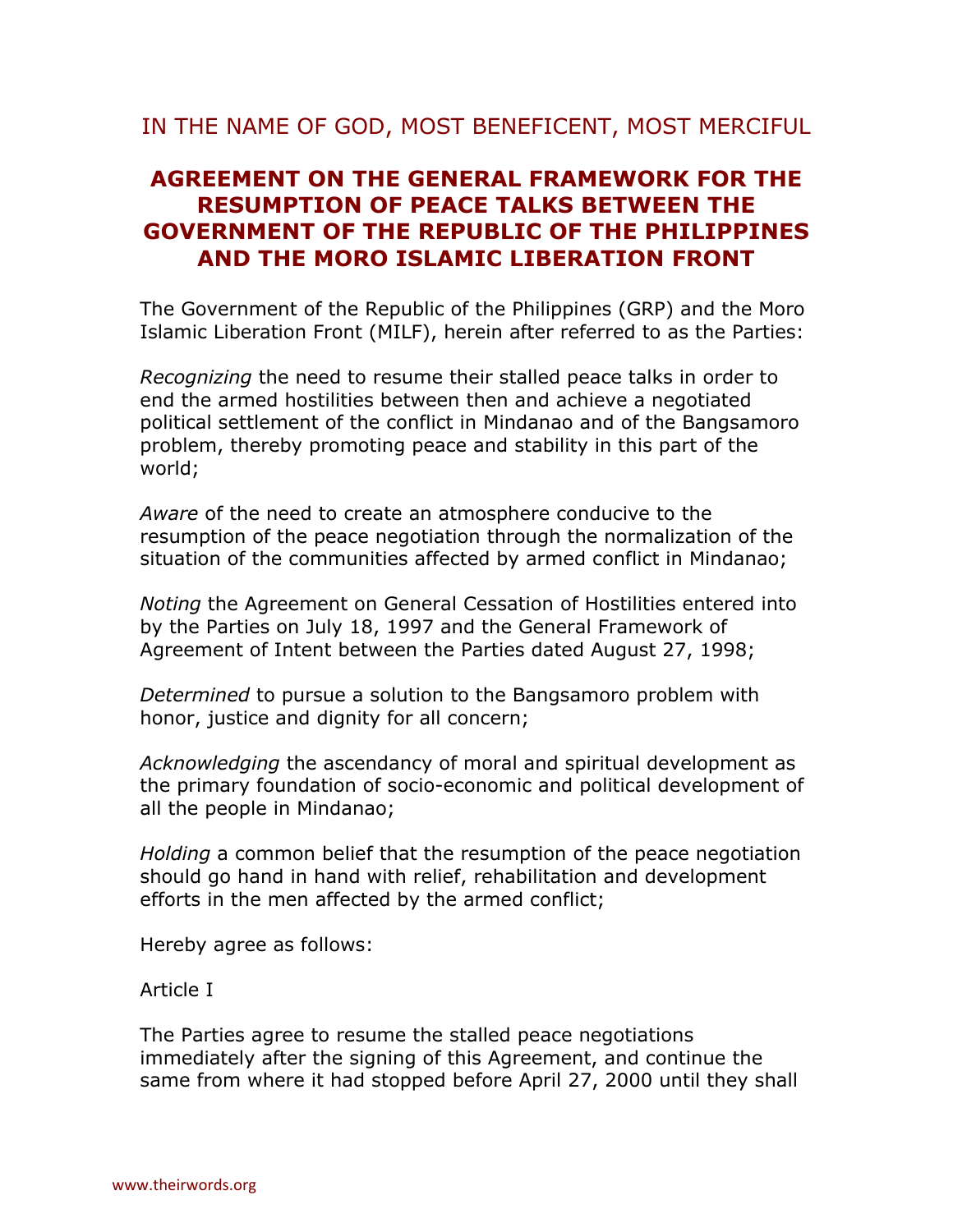have reached a negotiated political settlement of the Bangsamoro problem.

## Article II

The MILF shall organize its own Peace Panel forthwith to meet with its GRP counterpart, and this shall be announced to the public at the soonest time possible.

Article III

In conjunction with its formation of its Peace Panel, the MILF shall reciprocate the GRP's Suspension of Offensive Military Operations (SOMO) with the declaration of its own SOMO.

### Article IV

The Parties commit to honor, respect and implement all past agreements and other supplementary agreements signed by them. Details of implementation shall be discussed by the Panels.

#### Article V

The Parties shall agree to hold the first formal meeting of their panels at a mutually agreed venue within three months from the signing of this agreement.

#### Article VI

To pave the way for the immediate normalization of the situation in Mindanao, the Parties agree to undertake relief and rehabilitation measures for evacuees, and joint development projects in the conflict affected areas.

#### Article VII

The Parties commit themselves to negotiate with sincerity and mutual trust, justice and freedom, and respect for their identity, culture and aspirations of all peoples of Mindanao.

#### Article VIII

The Parties express their gratitude for the gracious hospitality of the Government of Malaysia in hosting and facilitating the dialogue that has resulted in this Agreement.